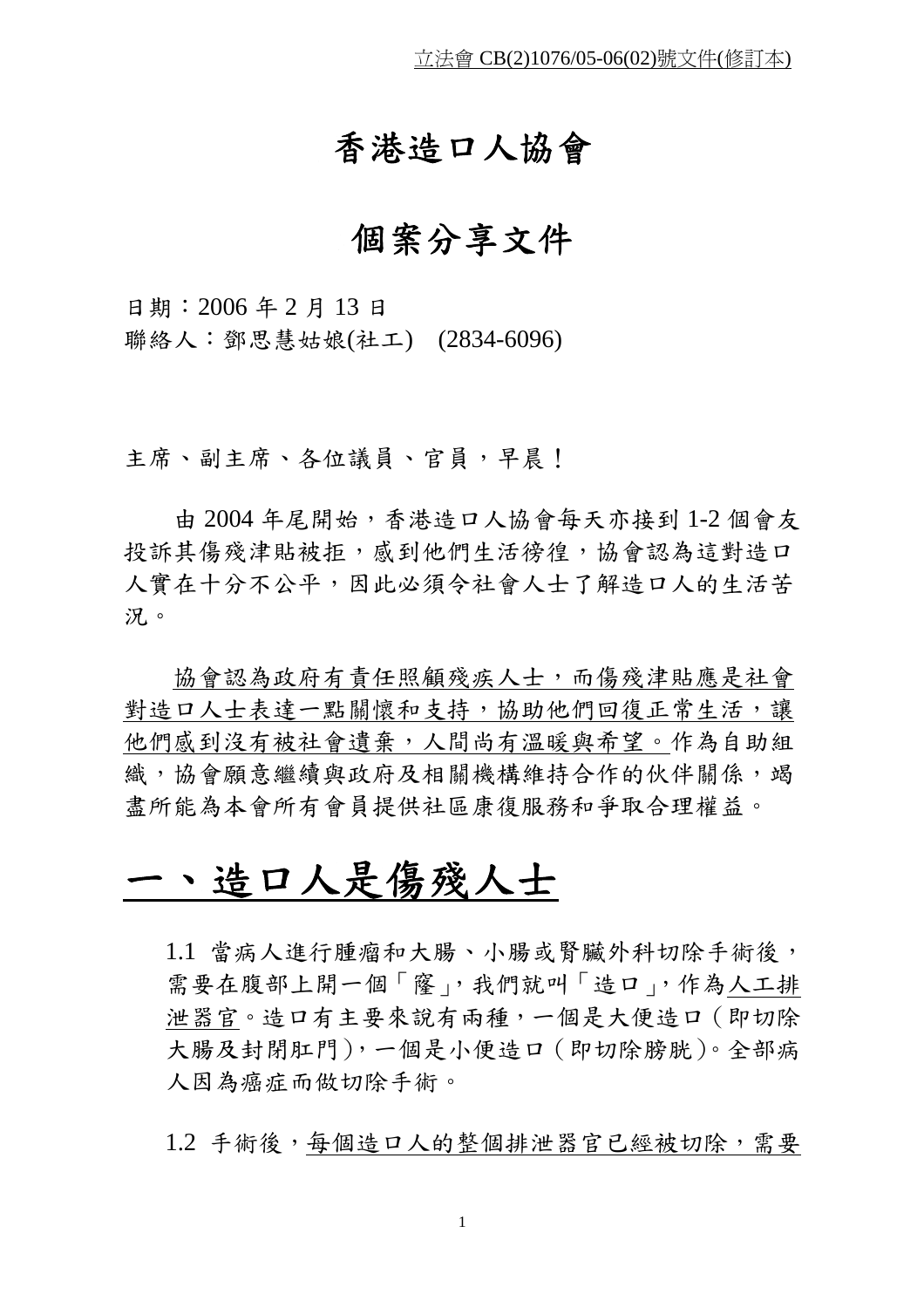靠貼上一個造口袋方才可以正常生活。這些袋是盛載進食後 排出來的大小便。(自備圖樣)

1.3 造口是沒有括約肌的控制能力,大腸、小腸和腎臟自動 運作,大小便不定時地排出體外,因此沒有造口用品是不能 像正常人一樣活動,甚至在家中行走亦需要帶著造口袋。

1.4 造口手術導致切除排泄器官,換上永久失禁的終身代 價。由於造口人必須佩帶造口用品維持日常生活,故屬器官 永久傷殘人士。

1.5 前瑪麗醫院結直腸科及腹腔鏡專科顧問醫生朱建華醫 生(亦是本會顧問醫生)書面證明了(見附件一)造口病人 如沒有造口袋,根本不可能如正常人般生活,不能過有尊嚴 的生活,亦不能工作,等於百分百失去謀生能力。

1.6 香港造口人協會是香港第一個病人自助組織,希望社會 人士明白和接納,造口人是結腸癌或膀胱癌的僥倖生還者, 身心曾受極大創傷,而協會幫助新的造口人重投社會。協會 同時希望減低病友依賴公共福利的壓力,讓他們可以有獨立 生活和謀生能力。

# 二、造口人的常遇見的生活困難

2.1 有了一個造口,對造口病人心理上影響十分大。為了正 常生活,造口病人需要二十四小時用「造口袋」和「皮膚保 護膠」(俗稱「猪油膏」),不讓這些異味散佈至身邊家人和 朋友。造口病人容易令整個身體衣服鞋襪亦沾滿污穢味道, 身心靈受損。儘管沒有錢吃飯也要用金錢購買造口用品。

2.2 有了造口,不少病人接納醫生意見,選擇轉換至避免粗 重的工作,不少會友甚至提早退休。手術後未能做回原來的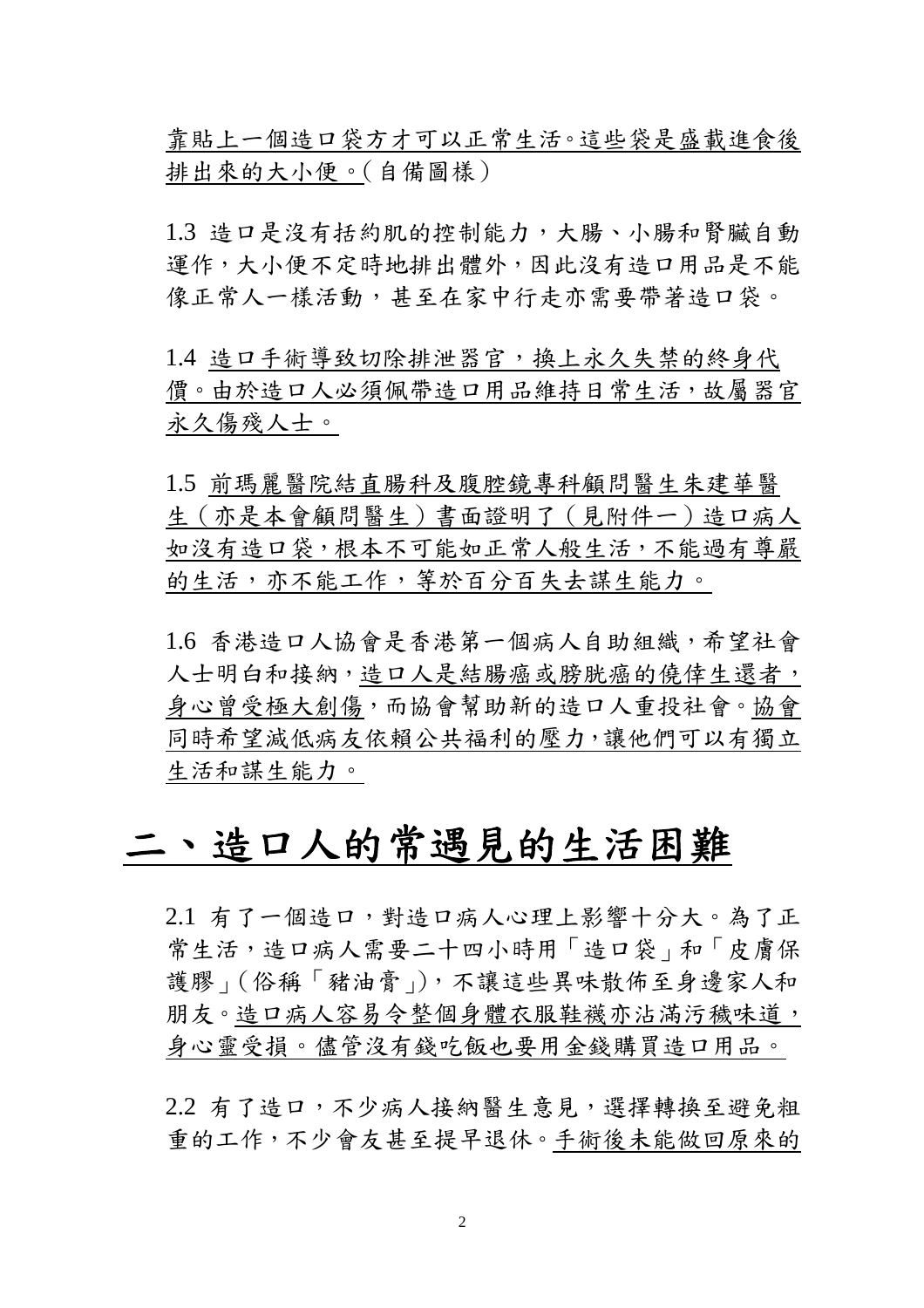工作,使個人和家庭收入大大減少,所以百分之百減少個人 謀生能力。

2.3 同時,每位造口病人都要每月花額外開支購買造口袋, (見附件二)以維持日常生活和工作,才可以融入社會,過 正常生活 (例如與朋友吃飯、打球、到公園散步,甚至做散 工等)。有造口人士遇有「爆袋」情況,整體的衣服鞋襪都 是大便,週圍的途人望著這些造口人士。他唯有立即找洗手 間,把污穢物清理,然後要立即回家更衣。

2.4 由於造口人(亦是癌症病人)為了生活健康,亦需要購 買健康食品和用品,以保持造口清潔,維持良好營養和飲食 習慣。因此亦需要家人額外支付生活費用。

2.5 本會認為傷殘津貼只是對造口人一些關懷和支持,以援 助造口人每月的特別生活補助。而且大部份造口人士亦不會 和不希望申請綜合援助。原因有以下三點。第一、造口人士 與家人同住,家人不會亦不願意書面證明不供養造口人士。 第二、造口人士有自己的積蓄或物業,認為自己未夠資格申 請綜援。第三、造口人士為了有尊嚴地過活,亦不願意被其 他人知道自己的生活困難,避免令自己再次經歷那非常難受 的感覺。因此造口病人普遍亦不想申請綜合援助,十分希望 可以獨立生活,融入社會。

## 三、造口人個案分享

張先生今年67歲,1995年在公立醫院做了結腸切除 術,有一個永久大便造口,並縫合了肛門。手術前是司機月 薪\$6,500,手術後決定退休,現做「散工」,月入\$3,000。直 至 2005 年 3 月,覆診時腫瘤科醫生告訴他其腫瘤已經復原。 稍後張先生收到社會福利署書面通知,傷殘津貼已經停止。 他十分氣憤,再向醫生說自己的造口不會在十年之後自行會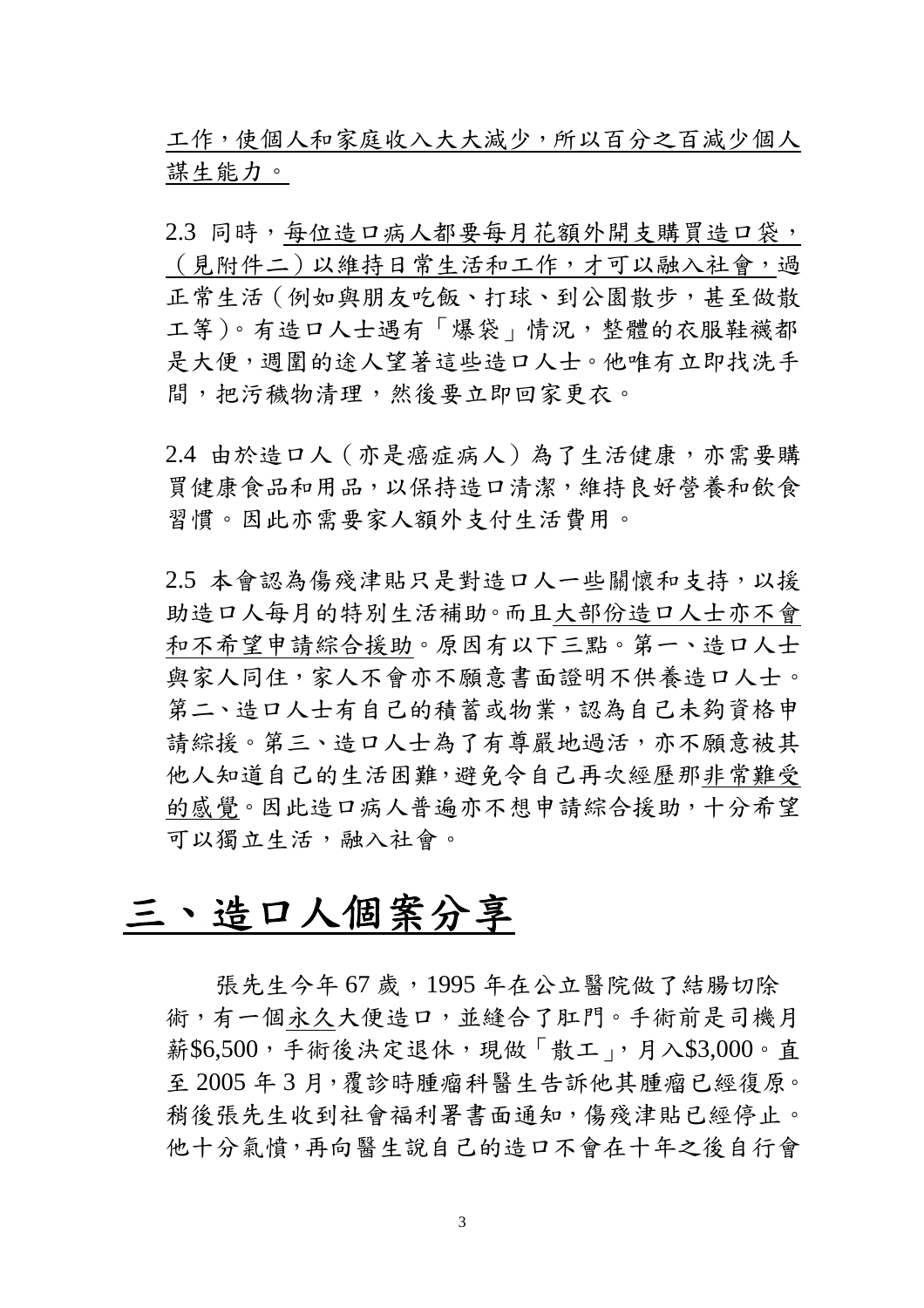復原的,醫生不回答他的問題便離坐。張先生覺得十分不公 平及受歧視,不受尊重,決定上訴。他向協會尋求幫助。

張先生認為自己只是一心想投入社會,過正常人的生 活,維持現時工作,盡力自力更生。現時他的收入只能交租 金,未能足夠支付購買造口用品費用,感到十分徬徨。他申 張自己的立場和期望,要求政府維持發放傷殘津貼給造口人 士。

# 四、協會立場書

(見附件三)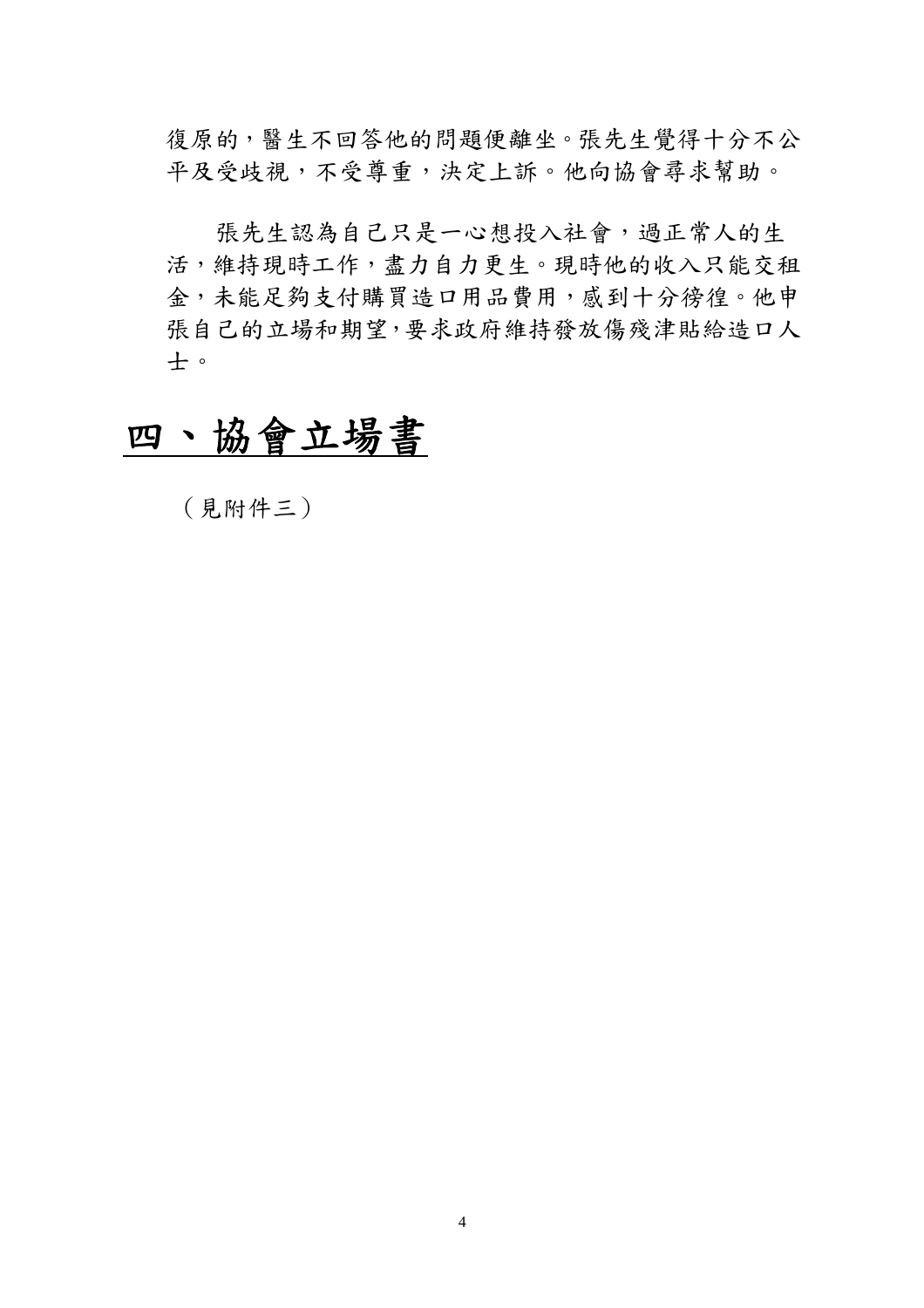13 February, 2006

Dr. CHOW Yat Ngok, York Secretary for Health, Welfare & Food, HKSAR, 19/F Murray Building Garden Road, Central Hong Kong

Dear Dr. Chow,

#### **Disability Allowance for the Stoma Patient**

 I write to you in the capacity of the Honorary Medical Consultant of the Hong Kong Stoma Association.

 I would like to draw your attention to the fact that recently a lot of stoma patients had been rejected for disability allowance which in the past has been granted by the Social Welfare Department. One of the main reasons that these patients are unable to get the allowance is because the Medical Officers refuse to sign the disability allowance form. According to the eligible criteria for disability allowance, a person should suffer from disability equivalent to 100% loss of earning capacity and currently there is no such item in the checklist to include stoma as one of the eligible criteria. The fact that a stoma patient needs to change his stoma bag every day is equivalent to chronic renal failure patient who need water for peritoneal dialysis. A stoma patient will be unable to lead a respectful life without stoma appliances. They may loss 100% of their earning capacity if they are not supported with stoma device. In this respect, a disability allowance for stoma appliances is essential to restore the earning capacity of the stoma patients.

 Since the government has been supporting these patients for years, I urge the support will continue. In order to avoid argument and dispute between the doctor and patient, I would suggest adding on the item "stoma" as one of the criteria eligible for disability allowance. Since every application has to go through the Medical Social Worker before passing to the doctor for medical assessment. I would suggest the Medical Social Worker who screens the patient to chop the additional item on the disability allowance form so that the doctors who attended the patient can tick against. This will greatly reduce the dispute between the patient and the doctor.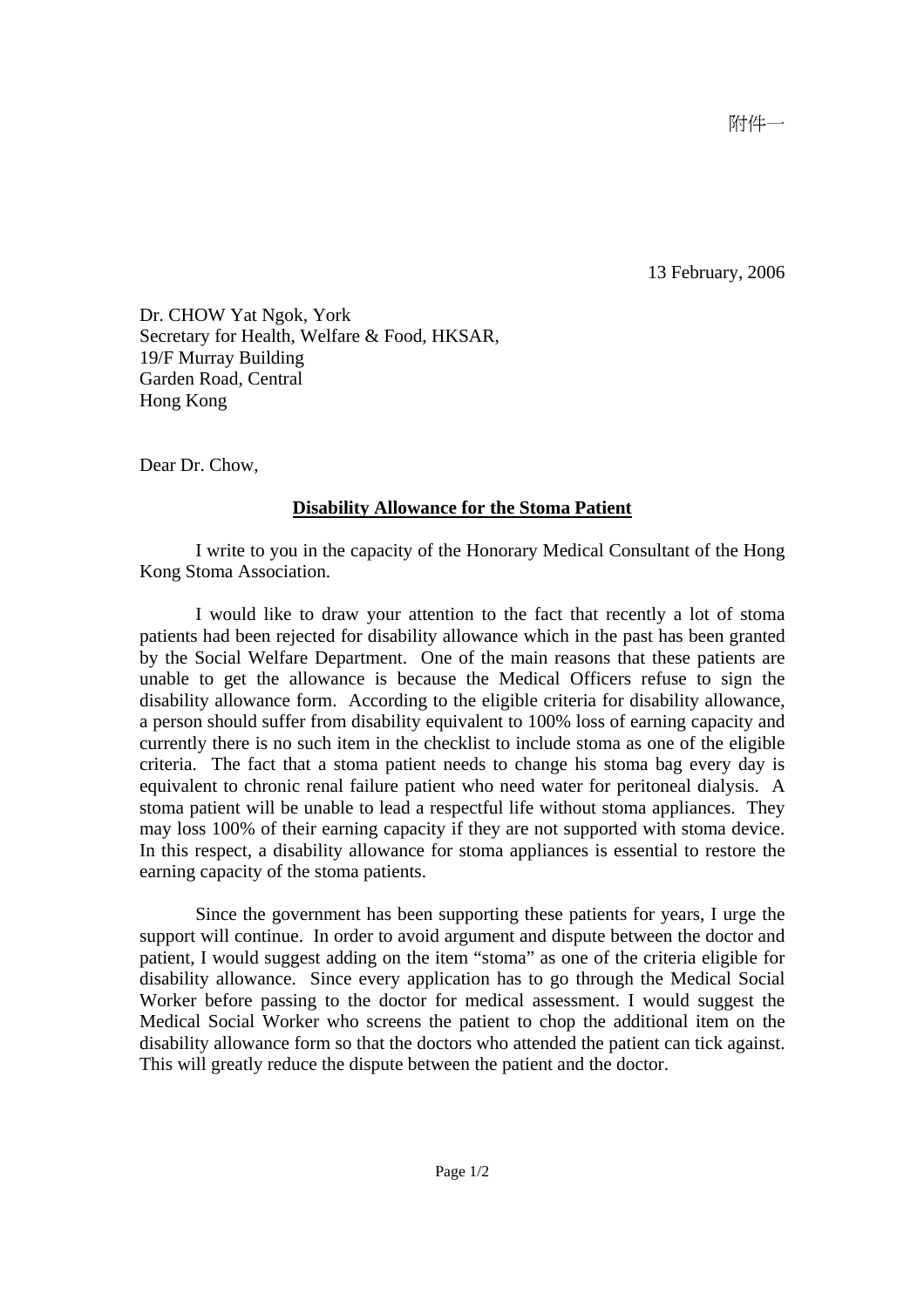The Stoma Association may also help to inform their members if you may also give us a letter of confirmation that stoma patients are eligible to the application of disability allowance. The stoma patients are very grateful of your help, which they needed most.

Looking forward to your favourable reply.

Yours Sincerely,

Dr. K.W. Chu Former Consultant Surgeon & Chief of Division of Colorectal Surgery of Queen Mary Hospital, Specialist in General Surgery, Honorary Medical Consultant The Hong Kong Stoma Association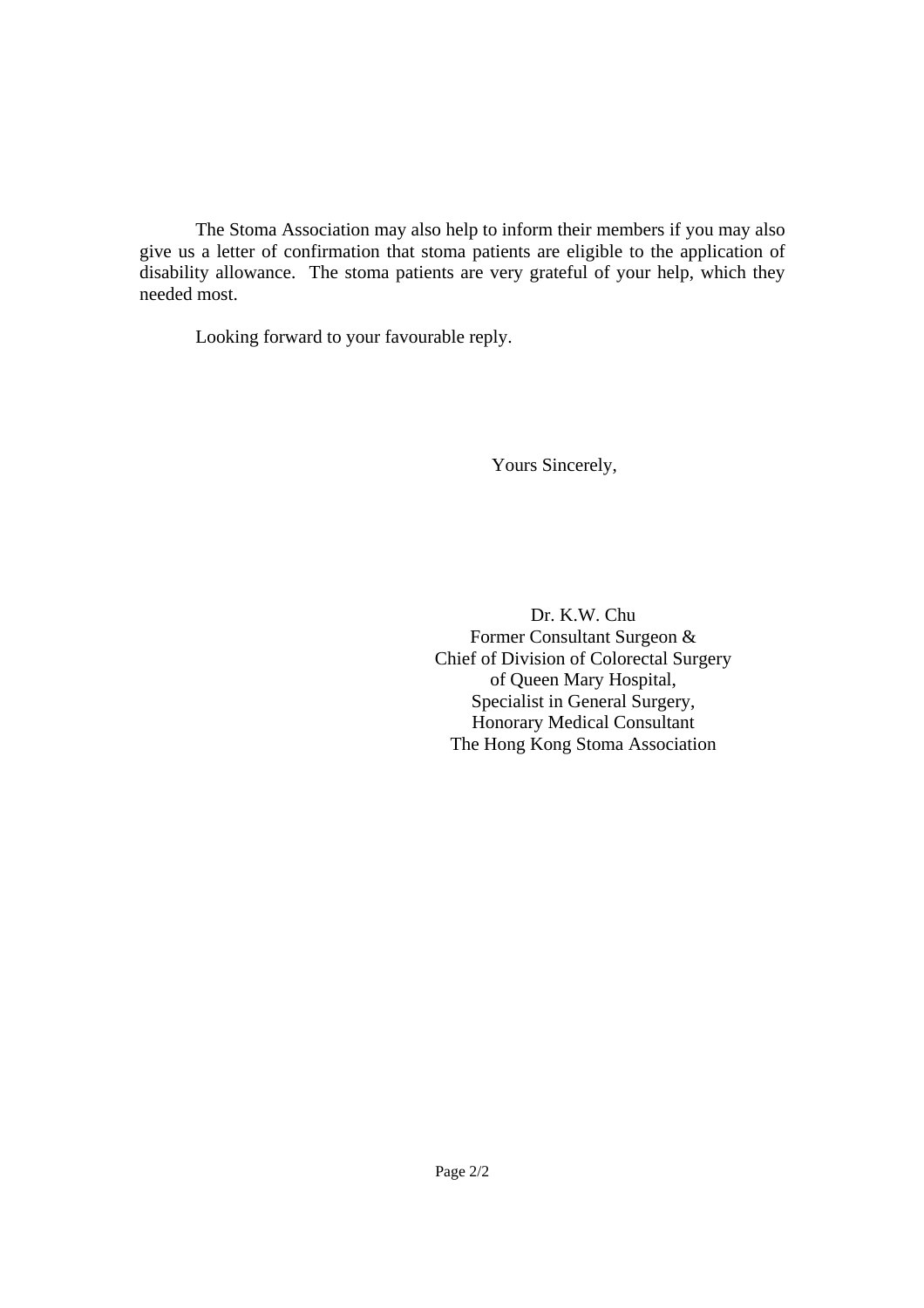## 造口人仕日常生活費用(平均每月開支)

| 復康開支    | 平均每月開支  | 備註   |
|---------|---------|------|
| 造口袋     | \$700   |      |
| 豬油膏     | \$250   |      |
| 覆診診金及檢查 | \$200   |      |
| 造口清潔用品  | \$200   | 因人而異 |
| 交通費     | \$200   |      |
| 總開支     | \$1,550 |      |

備註:個別造口人士或有兩個造口,每月開支會或稍有增加。